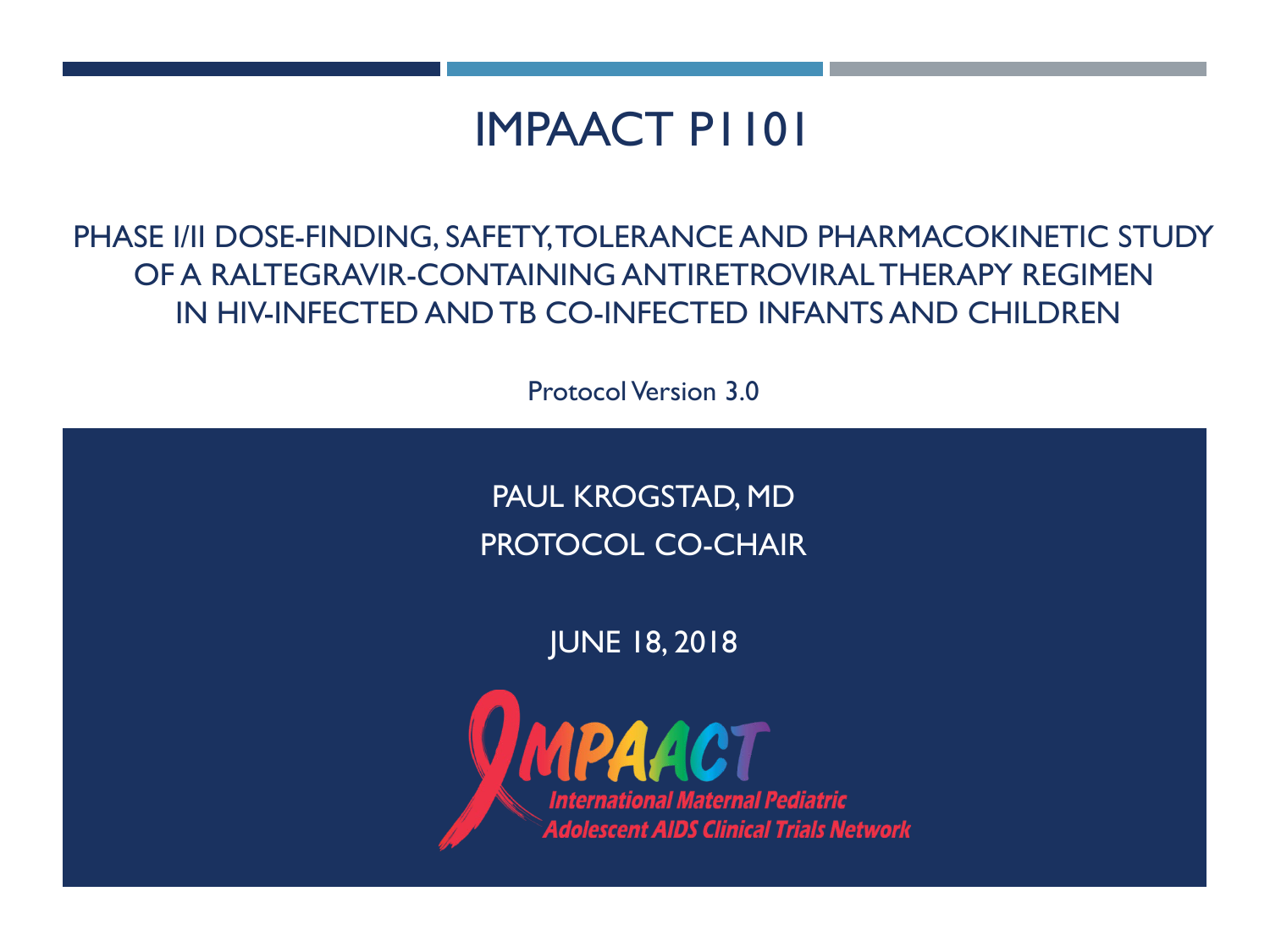# STUDY RATIONALE

- HIV/TB co-infection commonly encountered
- Rifampicin (RIF) induces CYP3A4 and phase II enzymes such as UDP-glucuronosyltransferases, altering the metabolism of many drugs (including ARVs)
- **ARTs are needed that are well tolerated, potent, and have** minimal interactions with Rifampicin-containing TB therapy

*Current options: Efavirenz, "superboosted' lopinavir/ritonavir*

■ RIF enhances glucuronidation and clearance of Raltegravir (RAL)

*In adults, doubling the dose of RAL when given in conjunction with RIF partially overcame this PK interaction*  $\rightarrow$  adequate RAL plasma  $C_{max}$  and AUC (no safety concerns)<sup>\*</sup>

*\*Wenning et al AAC 2009*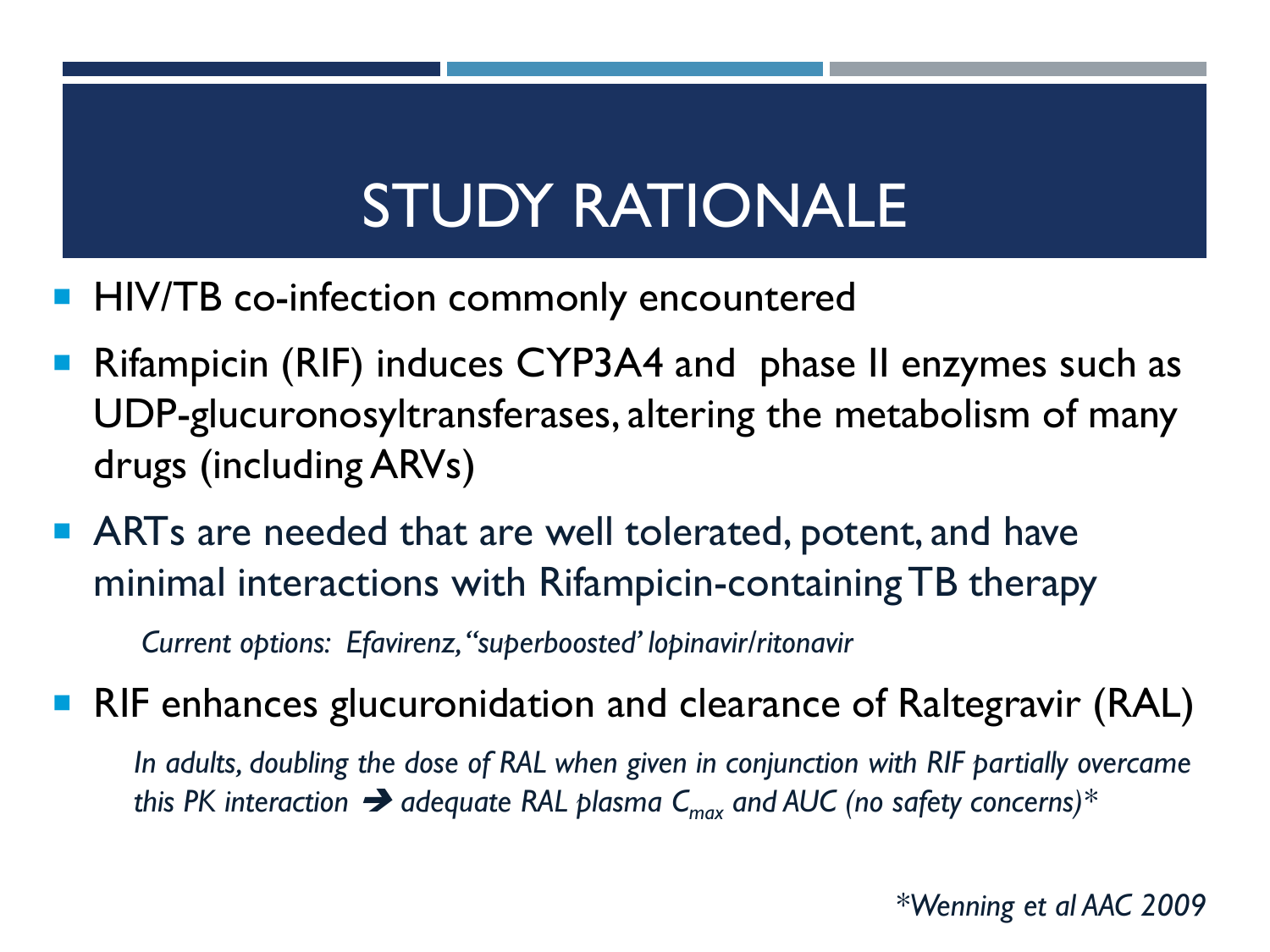# PRIMARY OBJECTIVES

- To determine the pharmacokinetics and appropriate dose of RAL when administered with a RIF-containing anti-TB therapy in HIV/TB co-infected infants and children that generates PK parameters generally comparable to those seen in HIV-infected infants and children in the absence of RIF.
- To determine safety and tolerance of RAL-containing ART when administered with a RIF-containing anti-TB therapy in HIV/TB co-infected infants and children.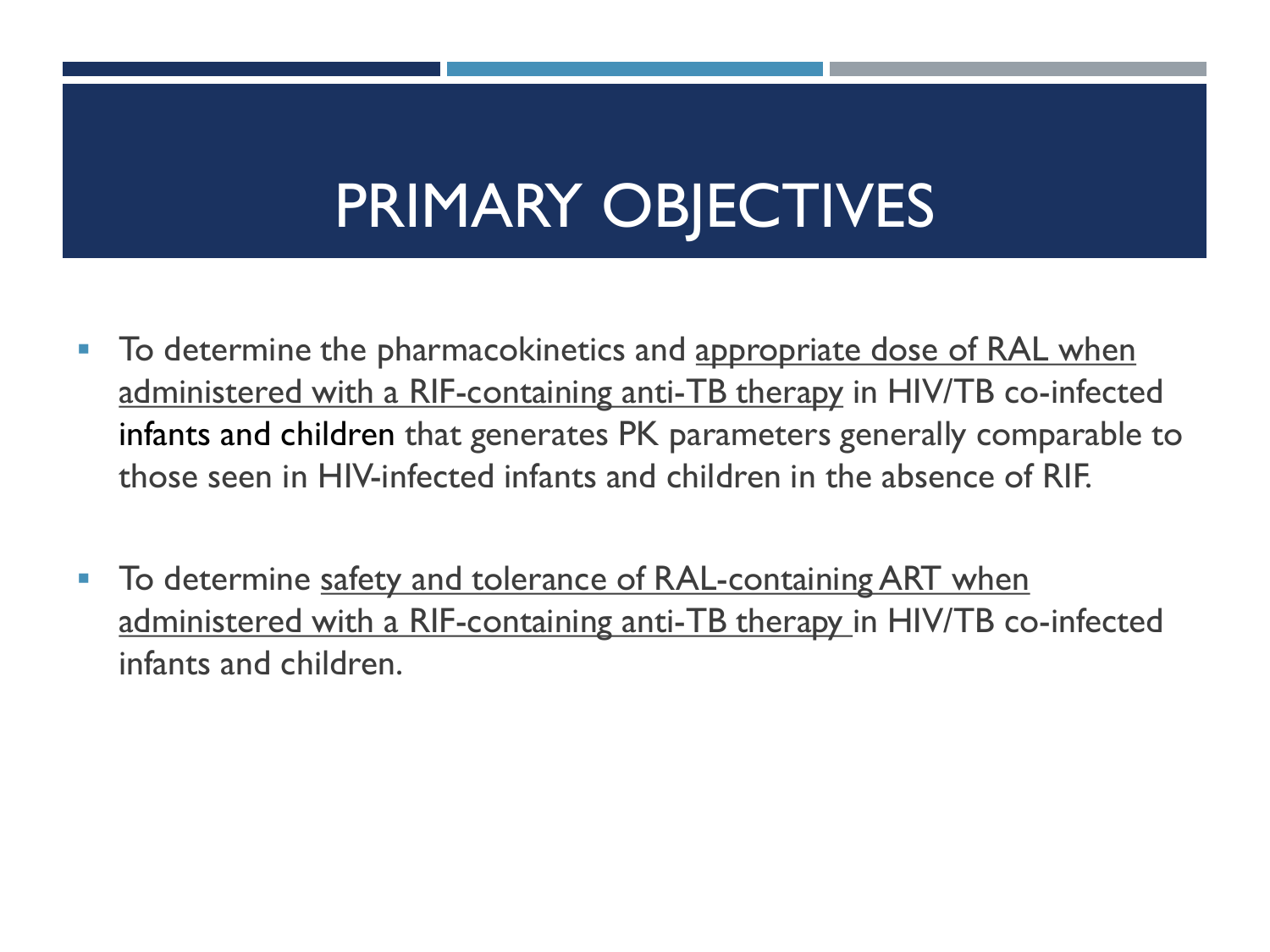# SECONDARY OBJECTIVES

- To describe the short-term treatment outcomes of infants and children using a RAL-containing ART regimen co-treated with a RIF-containing TB treatment.
- **To explore whether infants and children receiving a RAL-containing ART** regimen, co-treated with a RIF-containing TB treatment, develop ARV drug associated resistance mutations.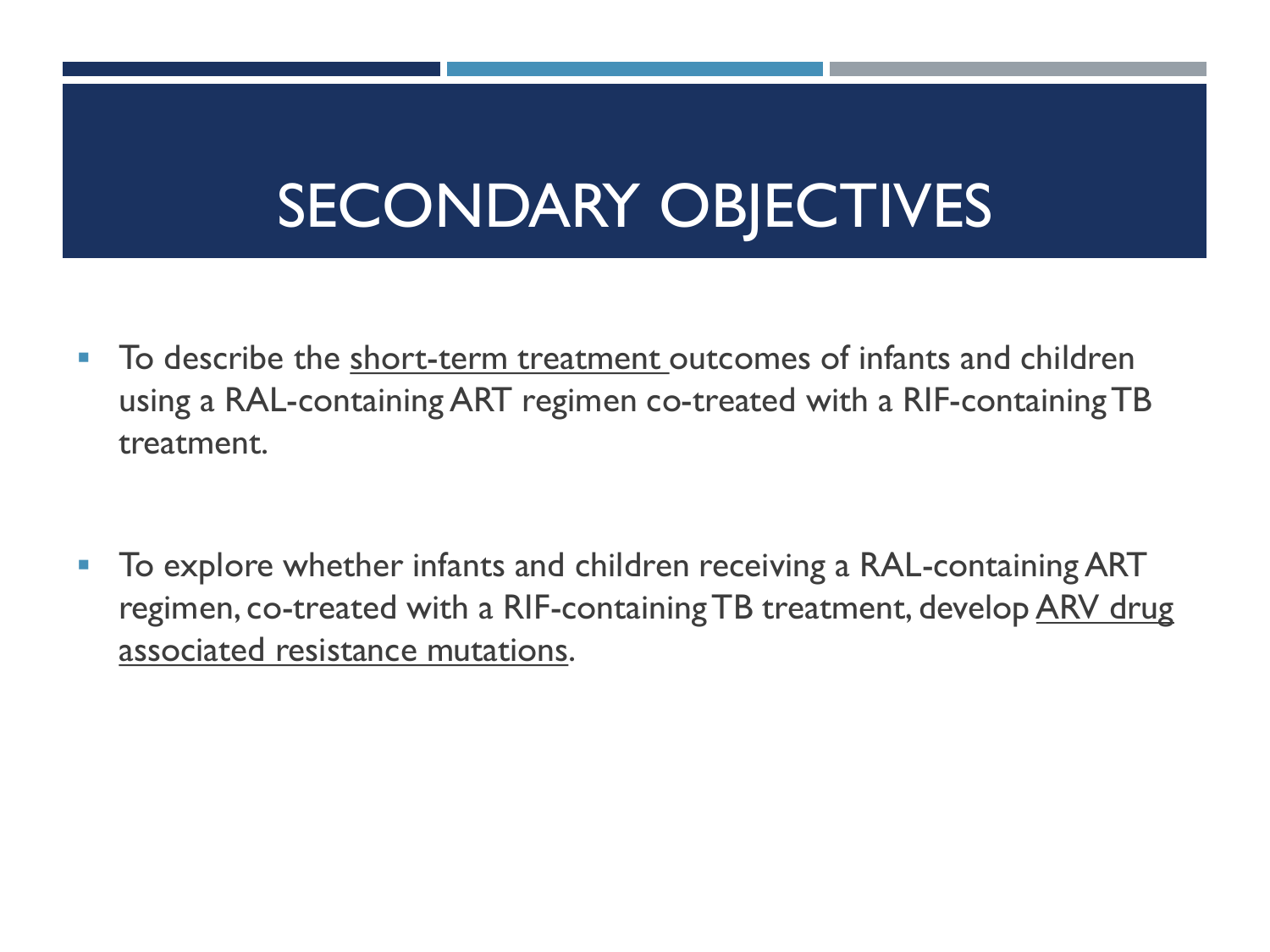## AGE COHORTS

- Cohort  $I: \geq 2$  to  $\leq 6$  years
- Cohort II:  $\geq 6$  to < 12 years
- Cohort III:  $\geq 4$  weeks to < 2 years of age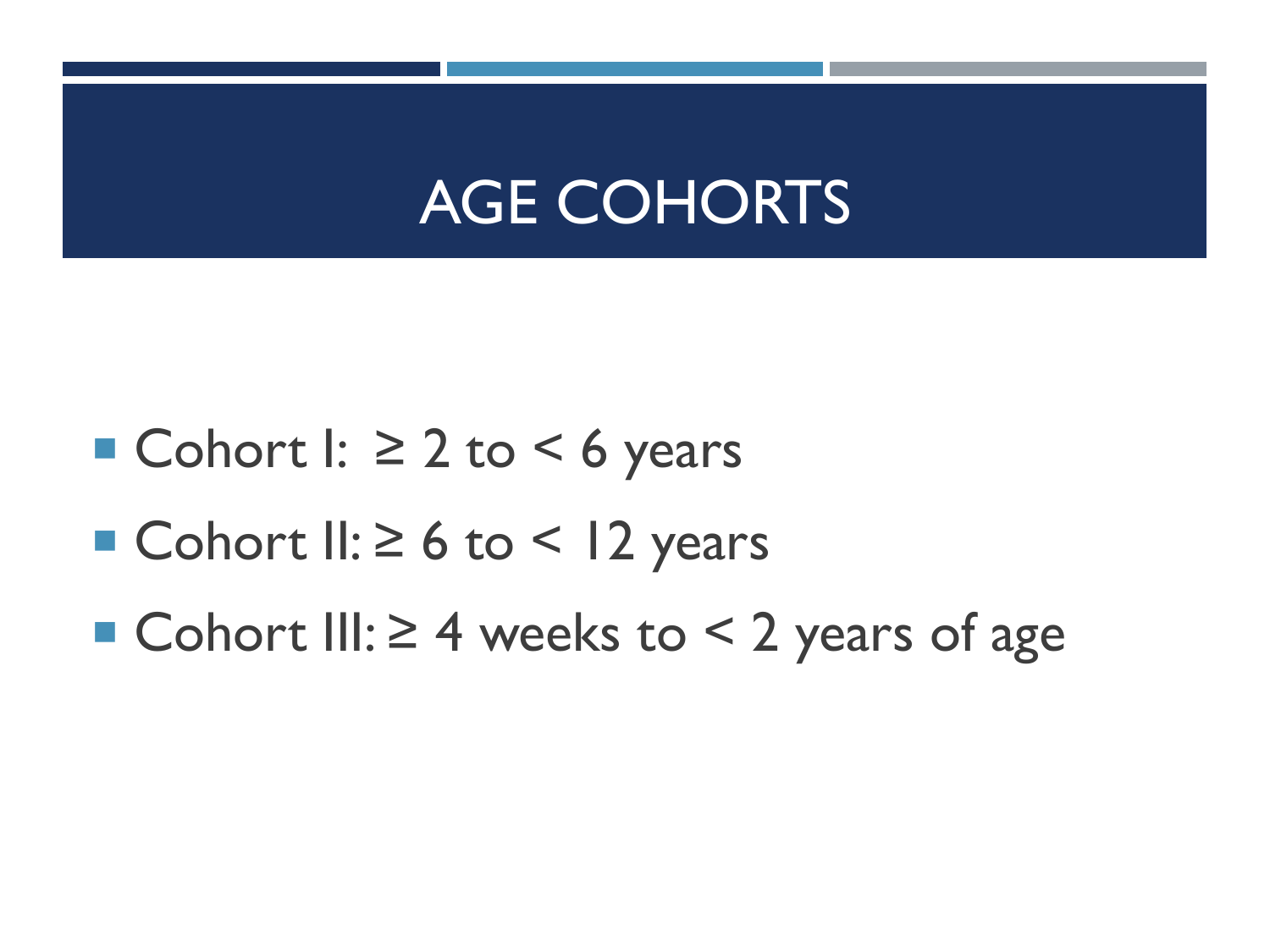## PHARMACOKINETIC TARGETS FOR RALTEGRAVIR

GM C<sub>12h</sub> of approximately  $\geq$  75 nM ( $\geq$  33 ng/mL) GM RAL AUC<sub>0-12h</sub> of approximately 14 to  $45* \mu M-hr$  (6.2 to 20 mg-h/L)

*Note: Protocol mandates that individuals with an*  $AUC_{0-12h} \geq 63 \mu M-hr^*$  *must stop taking RAL (Their PK and safety data will be used in the assessment of the dose for that cohort)*

<sup>\*</sup>Mean  $AUC_{0-12h}$  in the RAL QTc study (P024)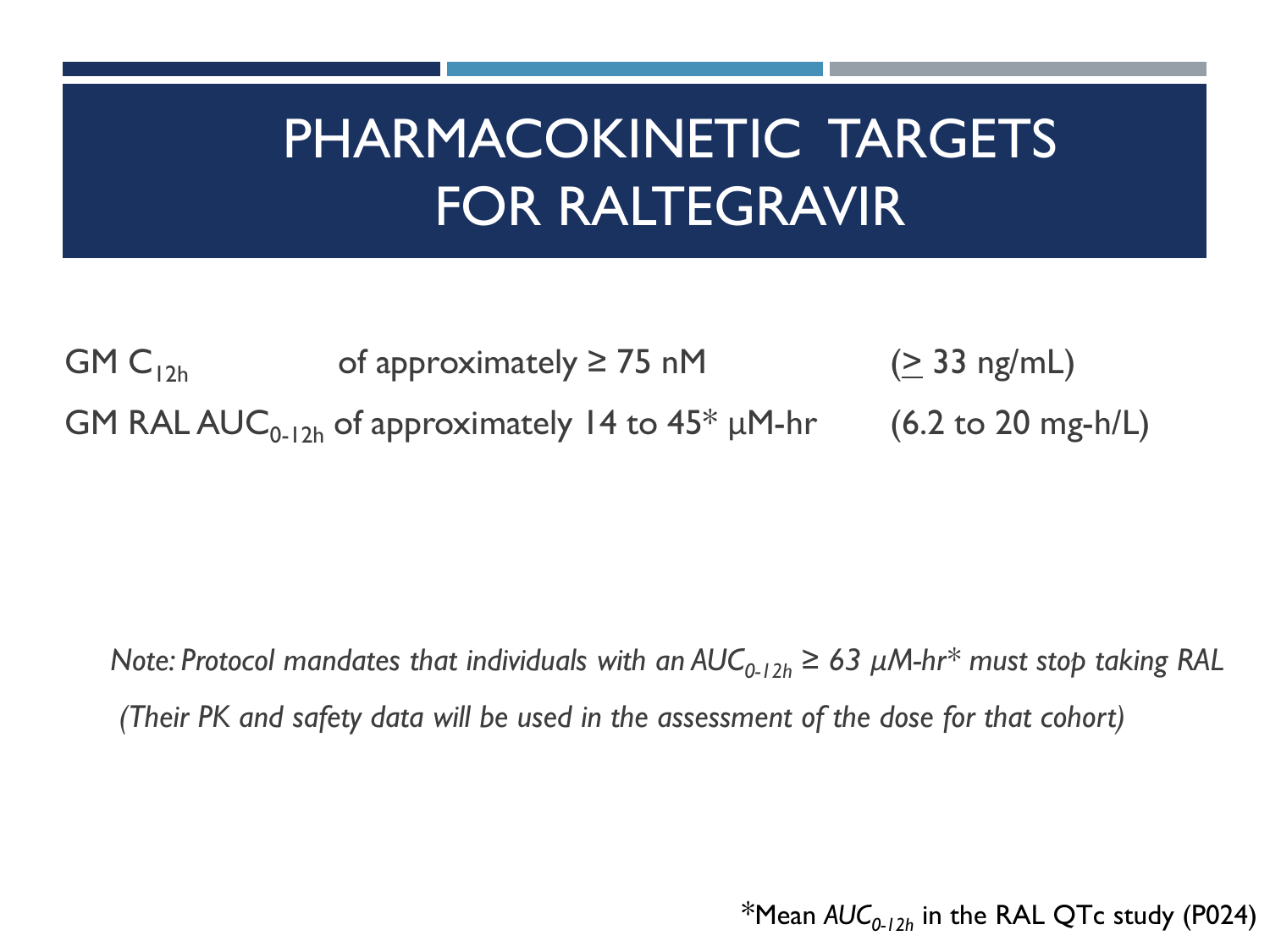## STATISTICAL DESIGN SAFETY GUIDELINES

#### **MINI-COHORT: Initial Safety Guidelines for the Evaluation of Starting Doses For the First (n=6) of Each Age Mini-Cohort**

The dose will pass if none of the 6 participants from the mini-cohort has experienced:

- $\triangleright$  Death or a life threatening Grade 4 adverse event (AE) deemed at least possibly related to the RAL,
- $\triangleright$  Any Grade 4 event that is probably or definitely attributable to RAL,
- $\triangleright$  No more than 2/6 participants have permanently discontinued RAL due to a Grade 3 or Grade 4 adverse event deemed at least possibly related RAL, then the starting dose for the mini-cohort passed the initial safety guidelines.

#### **FULL-COHORT: Final Evaluation of Starting Doses For the Full-Cohort of Each Age Group (all n=12)**

The dose will pass if none of the 12 participants from the full-cohort has experienced

- $\triangleright$  Death or a life threatening Grade 4 AE deemed at least possibly related to the RAL,
- $\triangleright$  Any Grade 4 event that is probably or definitely attributable to RAL,
- $\triangleright$  No more than 33% of the participants have permanently discontinued RAL due to a Grade 3 or Grade 4 AE deemed at least possibly related RAL, then the starting dose for the full-cohort passed the final safety guidelines.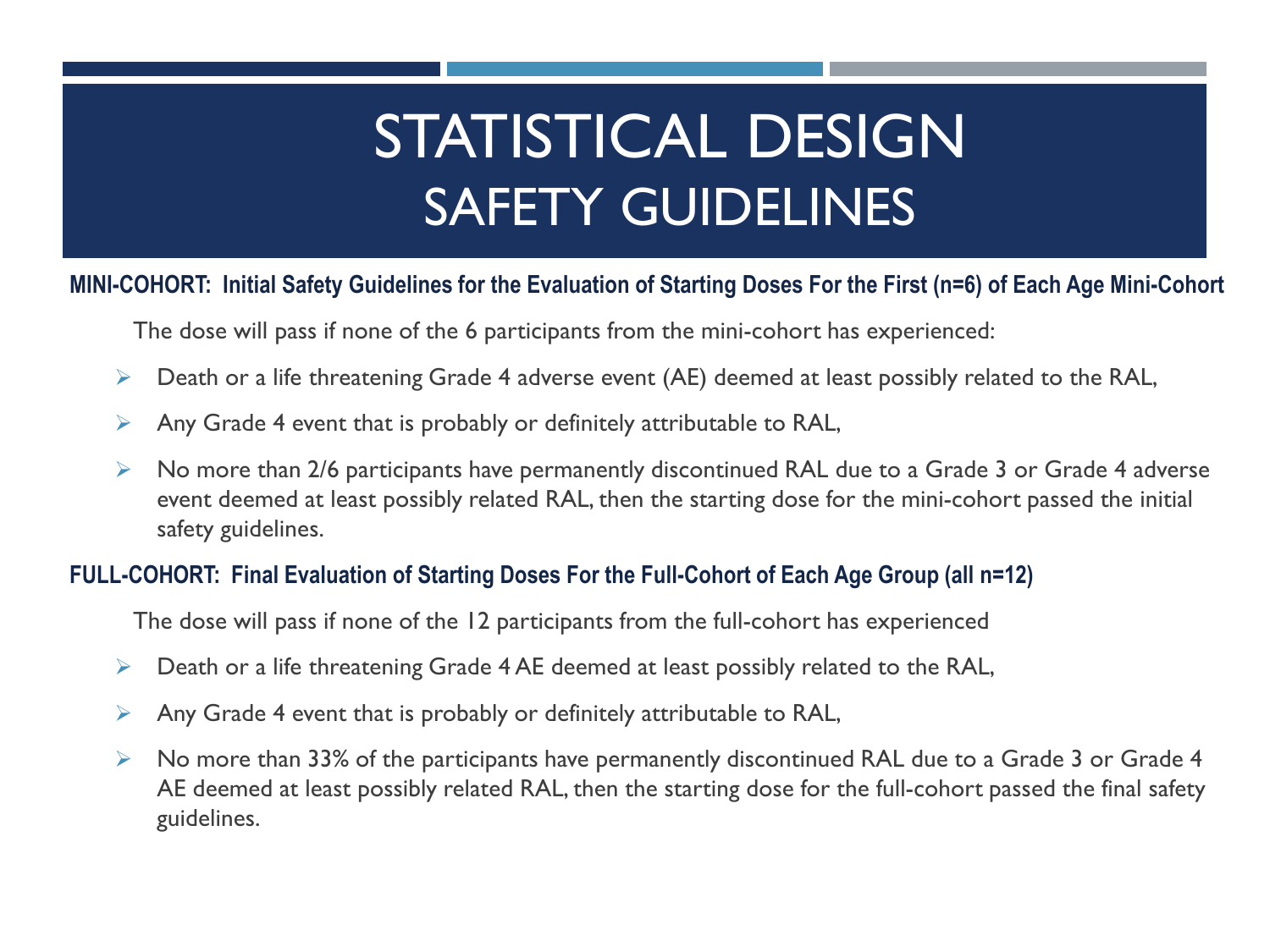## STUDY STATUS (13 JUNE 2018)

| <b>Cohort</b>                       | <b>Dose</b>                                               | <b>Total</b><br><b>Accrual</b><br>N | <b>Total</b><br>On Tx | <b>Total Off</b><br>Tx/<br><b>On Study</b> | <b>Total Off</b><br><b>Study</b> | <b>Status</b>                                                    |
|-------------------------------------|-----------------------------------------------------------|-------------------------------------|-----------------------|--------------------------------------------|----------------------------------|------------------------------------------------------------------|
| Cohort I<br>$\geq$ 2 to < 6 yo      | 12mg/kg BID<br><b>RAL</b><br>chewable                     | 12                                  | $\overline{0}$        | $\theta$                                   | 12                               | <b>Final Dose</b><br>Recommended                                 |
| Cohort II<br>$\geq 6$ to < 12 yo    | 12mg/kg BID<br><b>RAL</b><br>chewable                     | 14                                  | $\overline{2}$        | $\mathbf 1$                                | 11                               | <b>Final Dose</b><br>Recommended<br>Follow-up for 3<br>continues |
| Cohort III<br>$\geq$ 4wks to < 2 yo | 12mg/kg BID<br><b>RAL</b><br>chewable as<br>a dispersible | $\overline{4}$                      | 3                     | 1                                          | $\overline{0}$                   | Open at all 4<br>sites since Dec<br>2017                         |

*Cohort I: All (12) all completed treatment.*

*Cohort II: Early Discontinuations: (1) due to liver toxicity; (1) due to non-compliance; (2) due to*  $AUC_{0-12h} \geq 63 \mu M$ *-hr (both asymptomatic) Cohort III: Early Discontinuation:* (1) due to  $AUC_{0-12h} \ge 63 \mu M$ -hr (asymptomatic)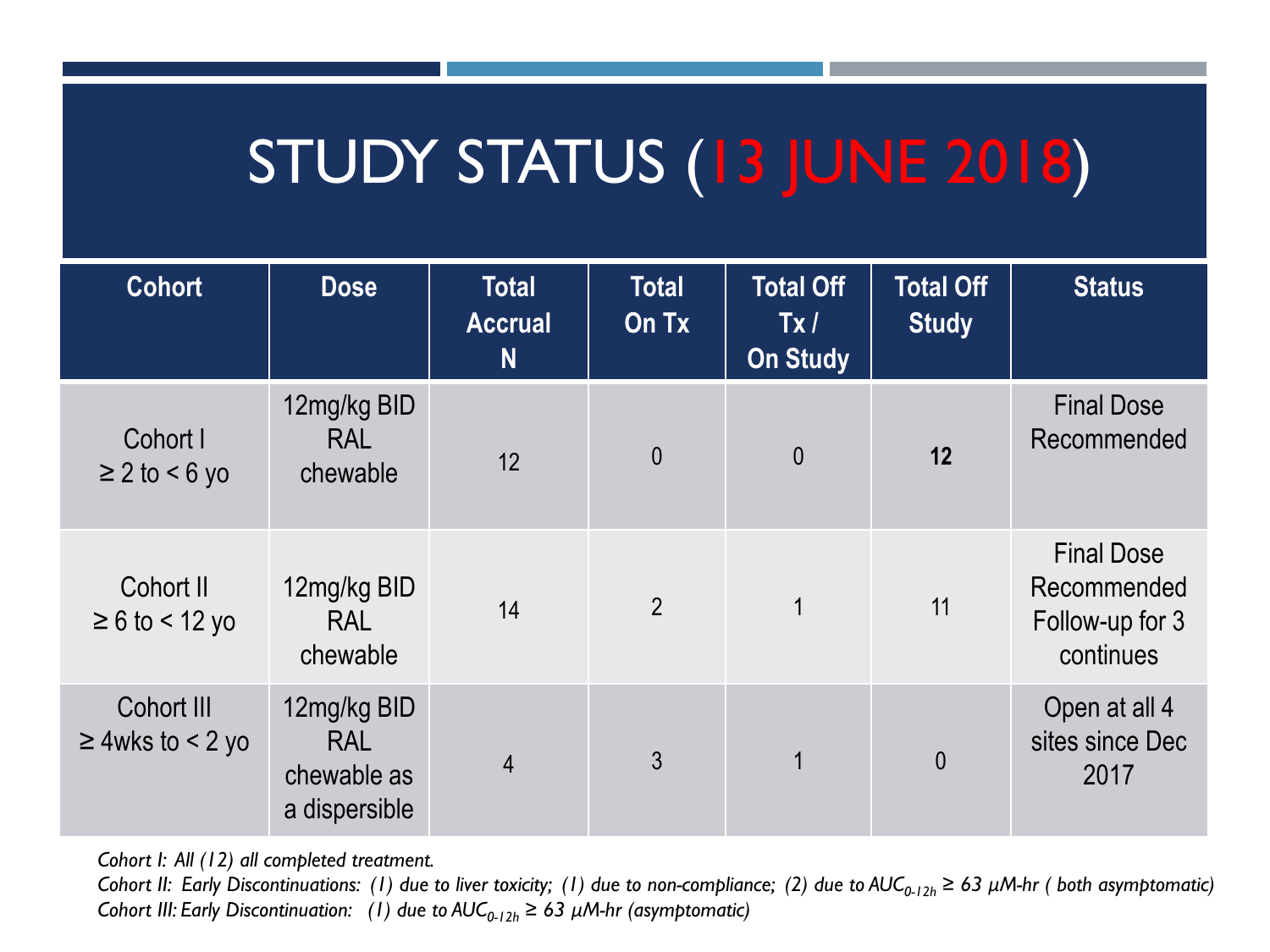### **Results From Intensive PK Studies : Cohort I (22 to 6 yo)**

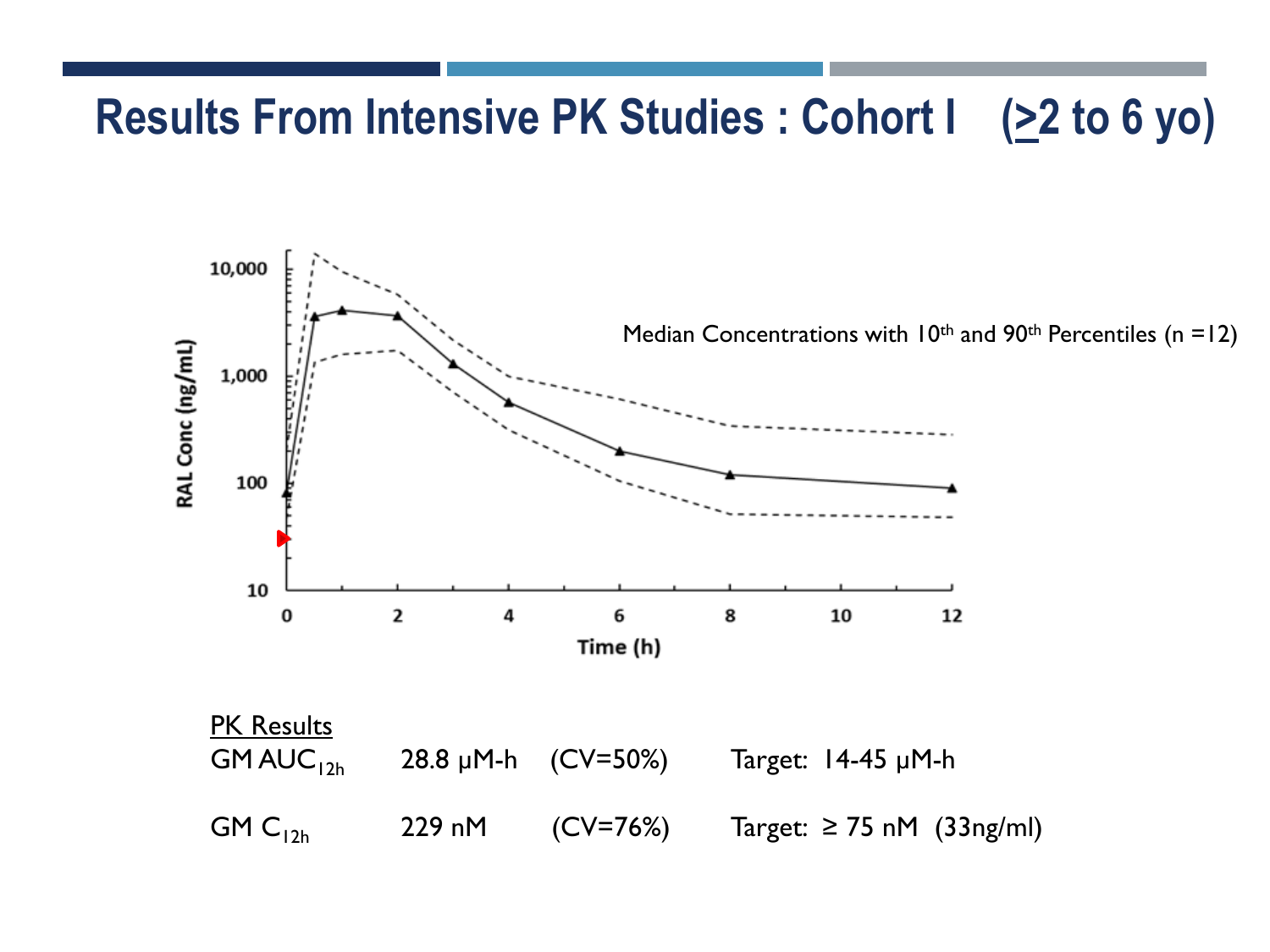### **Results From Intensive PK Studies : Cohort II (>6-12 yo)** Confidential and Preliminary

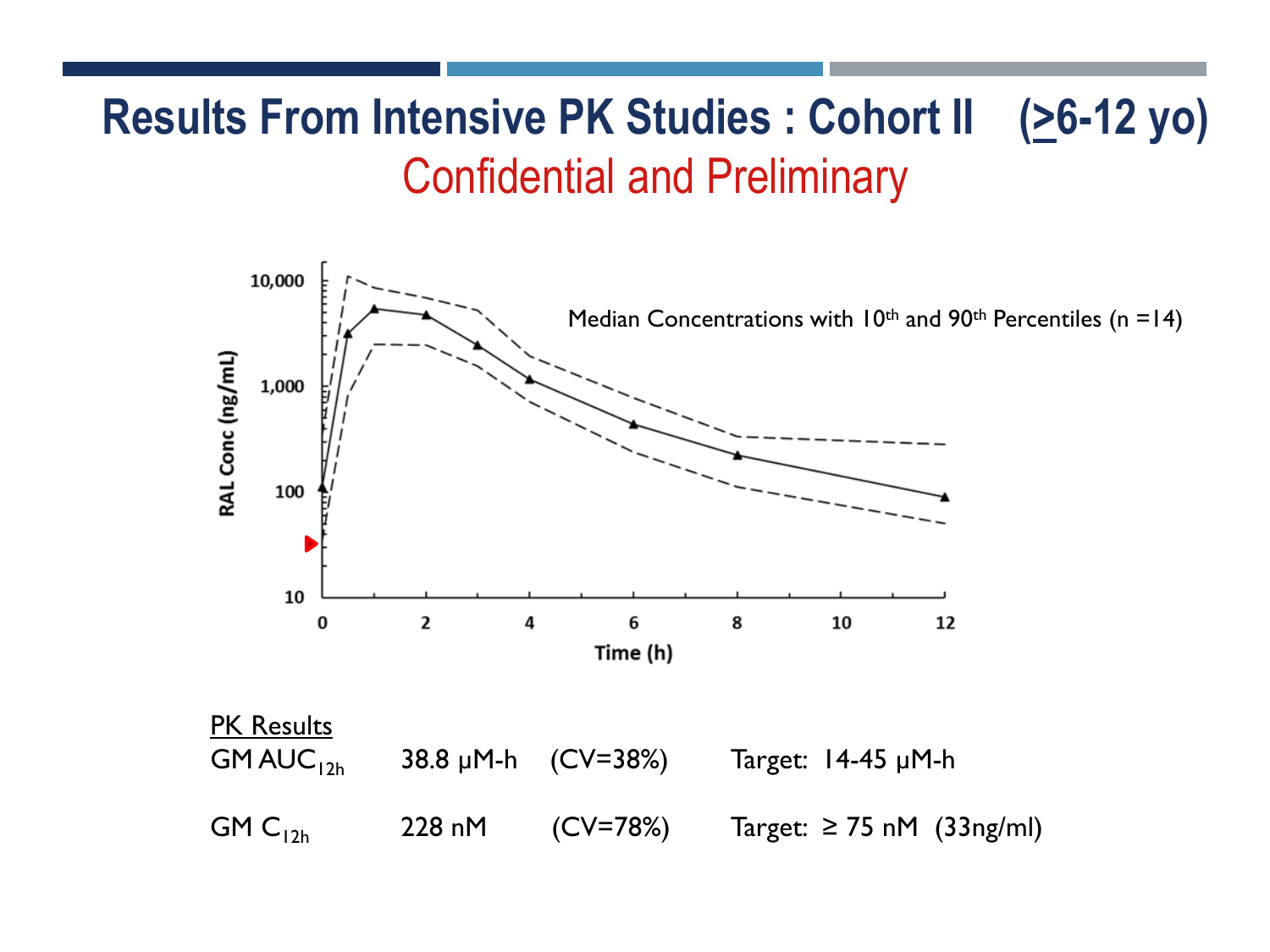### SAFETY RESULTS *CONFIDENTIAL AND PRELIMINARY*

#### **Cohort I**

- 3 yo male
- **Week 4** 
	- Grade 3 AST/ALT
- **Possibly related to RAL.**
- RAL and other ARVs were temporarily held for 3 weeks, then resumed RAL+ARVs until the end of the study.

#### **Cohort 2**

- 9 yo female
- Week 2
	- Grade 4 AST/ALT
	- **Grade 3 Total Bilirubin**
	- Grade 2 Rash
	- **Grade 4 Drug induced hepatitis**
- All events were assessed as possibly related to RAL (Core Team/SMC)
- **Treatment was permanently discontinued** with close follow-up.
- **IF IRIS and medication other than RAL could** have explained this event.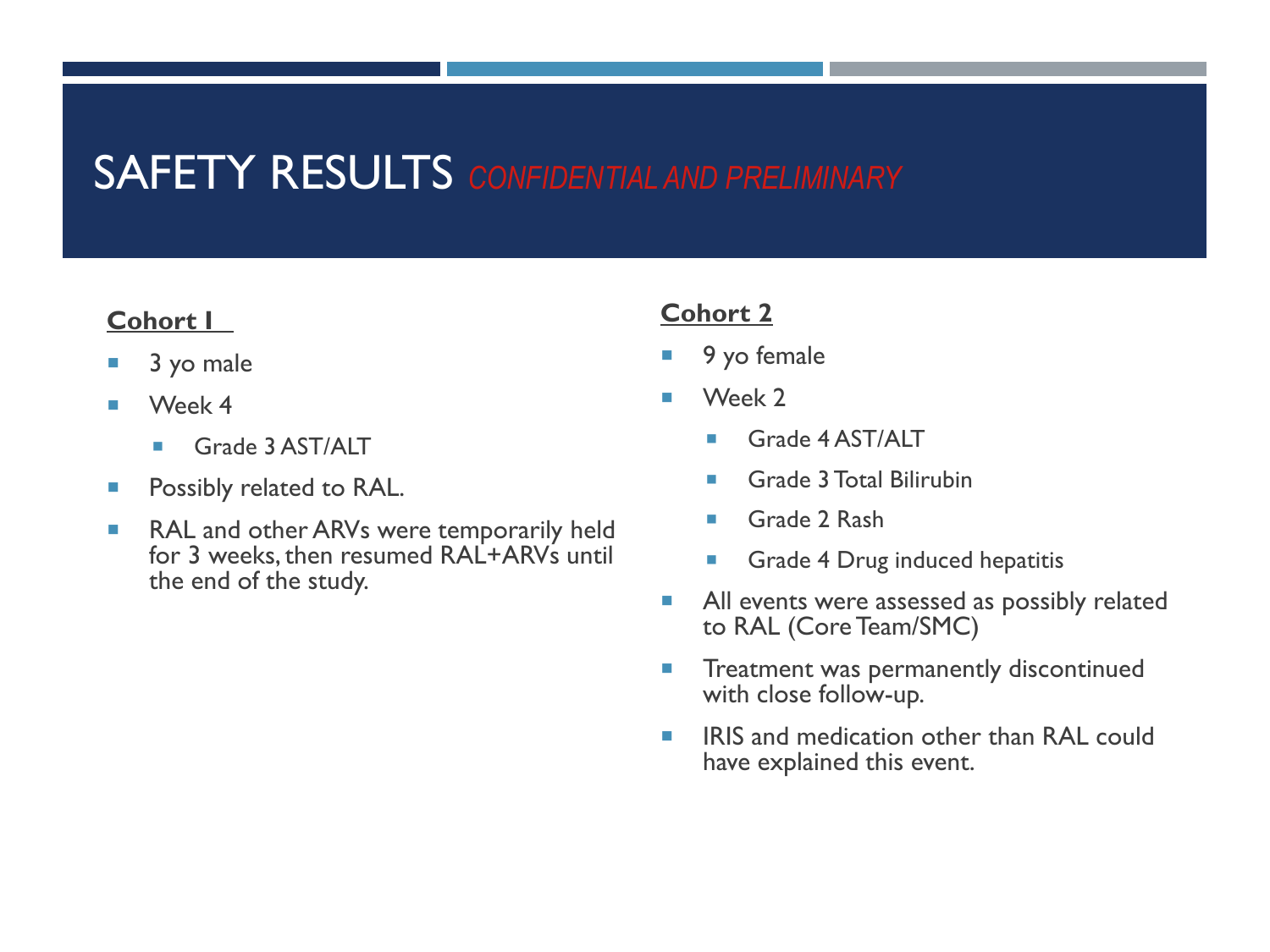### VIROLOGIC RESPONSE *CONFIDENTIAL AND PRELIMINARY*



Note: Week 8 Log<sub>10</sub>HIV-RNA Change from Baseline: Median: -3.16, IQR (-3.79,-2.55).



Note: Week 8 Log<sub>10</sub>HIV-RNA Change from Baseline: Median: -2.78, IQR (-3.41,-2.09).

Virologic Success: Achieving at least  $I - log<sub>10</sub>$  copies/mL drop from baseline  $Qr$ HIV RNA  $\leq 400$  copies/mL at Week 8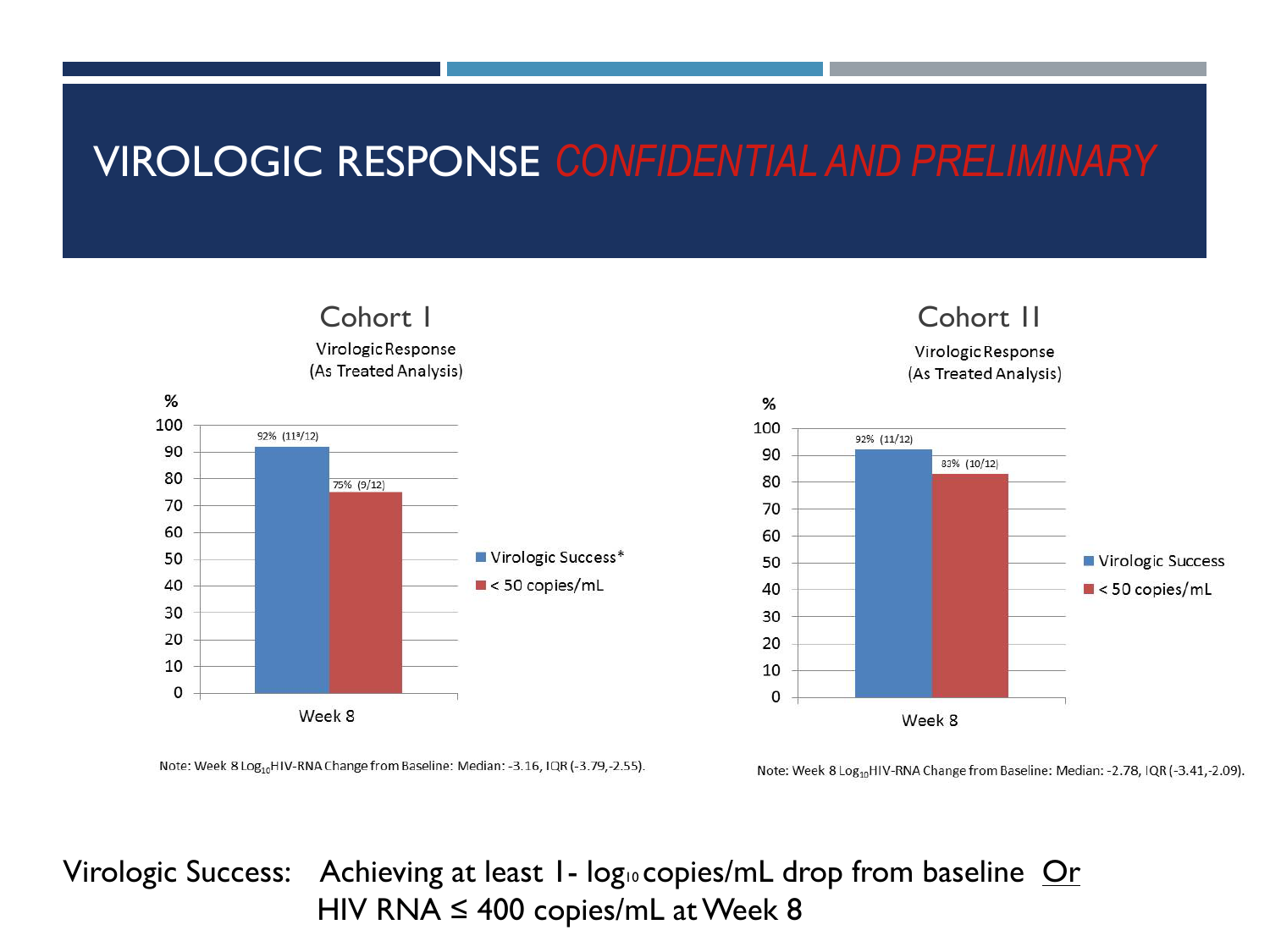### FUTURE PLANS

**Cohort I**: Data presented at CROI 2018

#### **Cohort II:** Current dose has passed PK and safety targets

- Data to be presented at 10<sup>th</sup> International Workshop on HIV-Pediatrics
- Follow-up continues for 3 participants
- Co-publication of data from of Cohorts I and II planned
- **Cohort III: Enrollment continuing**